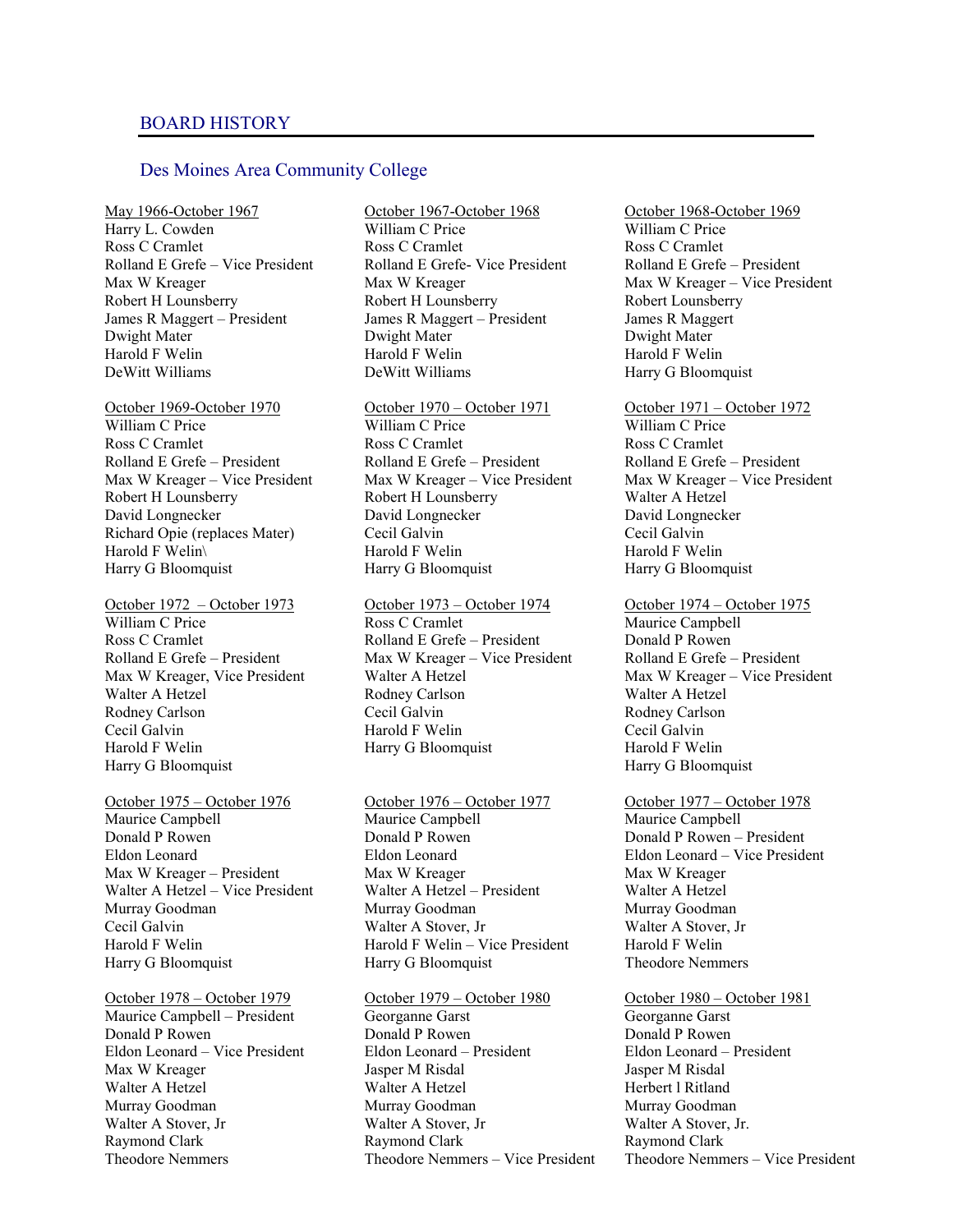October 1981 – October 1982 Georganne Garst Donald P Rowen Eldon Leonard – President Jasper M Risdal Herbert L Ritland Walter A Stover, Jr Raymond Clark Theodore Nemmers – Vice President DeVere Bendixen

October 1984 – October 1985 DeVere Bendixen Susan Clouser Lloyd Courter Eldon Leonard Theodore Nemmers Jasper Risdal – President Herbert Ritland Donald Rowen \_ Vice President Doug Shull

October 1987 – October 1988 Harold Belken DeVere Bendixen Susan Clouser – Vice President Lloyd Courter Richard Johnson Eldon Leonard Jasper Risdal – President Doug Shull Nancy Wolf

October 1990 – October 1991 Harold Belken – Vice President DeVere Bendixen Sue Clouser – President Lloyd Courter Dick Johnson Eldon Leonard Gerry Pecinovsky (resigned 4/11/91) (reinstated 5/8/91) Doug Shull Nancy Wolf

October 1993 – October 1994 Harold Belken Lloyd Courter Dale Froehlich Dick Johnson – Vice President Gerry Pecinovsky Doug Shull – President Madelyn Tursi Nancy Wolf-Keith Naomi Neu (replaced Clouser)

October 1982 – October 1983 DeVere Bendixen Raymond Clark Georganne Garst Eldon Leonard – President Theodore Nemmers – Vice President Jasper Risdal Herbert Ritland Donald Rowen Doug Shull

October 1985 – October 1986 DeVere Bendixen-Vice President Susan Clouser Lloyd Courter Eldon Leonard Theodore Nemmers Jasper Risdal – President Herbert Ritland Donald Rowen (deceased 03/16) Doug Shull

October 1988 – October 1989 Harold Belken DeVere Bendixen – Vice President Susan Clouser – President Lloyd Courter Richard Johnson Eldon Leonard Jasper Risdal Doug Shull Nancy Wolf

October 1991 – October 1992 Harold Belken DeVere Bendixen – Vice President Susan Clouser Lloyd Courter Dick Johnson Eldon Leonard Gerry Pecinovsky Doug Shull – President Nancy Wolf-Keith

October 1994 – October 1995 Harold Belken Lloyd Courter Dale Froehlich Dick Johnson – Vice President Anita Micich (replaced Wolf) Naomi Neu Gerry Pecinovsky Doug Shull – President Madelyn Tursi

October 1983 – October 1984 DeVere Bendixen - Vice President Raymond Clark Georganne Garst (resigned) Susan Clouser Eldon Leonard Theodore Nemmers Jasper Risdal – President Herbert Ritland Donald Rowen Doug Shull

October 1986 – October 1987 Harold Belken DeVere Bendixen Susan Clouser-Vice President Lloyd Courter Richard T Johnson Eldon Leonard Jasper Risdal – President Doug Shull Nancy Wolf

October 1989 – October 1990 Harold Belken DeVere Bendixen – Vice President Susan Clouser – President Lloyd Courter Dick Johnson Eldon Leonard Gerry Pecinovsky (January 1990) Jasper Risdal (resigned) Doug Shull Nancy Wolf

October 1992 – October 1993 Harold Belken DeVere Bendixen Susan Clouser Lloyd Courter Dick Johnson, Vice President Eldon Leonard Gerry Pecinovsky Doug Shull – President Nancy Wolf-Keith

October 1995 – October 1996 Harold Belken Dale Froehlich Dick Johnson – Vice President Anita Micich Naomi Neu Gerry Pecinovsky Wayne Rouse (appointed/fill Courter) Doug Shull – President Madelyn Tursi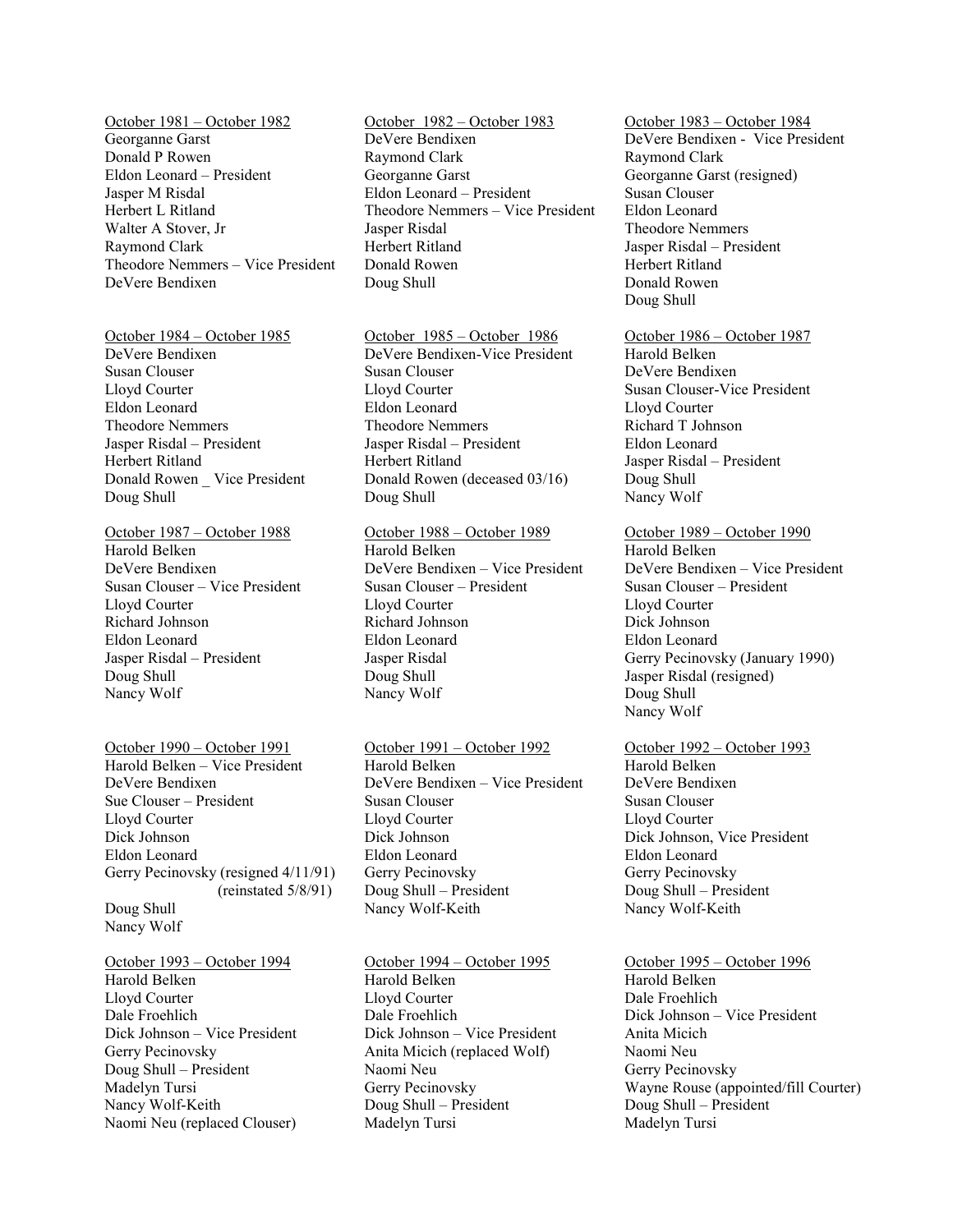October 1996 – October 1997 Harold Belken Dale Froehlich Dick Johnson – Vice President Rena Wilson (replaced Micich) Naomi Neu Gerry Pecinovsky (resigned 12/96) Wayne Rouse Doug Shull – President Madelyn Tursi

October 1999 – October 2000

Harold Belken – Vice President Dale Froehlich Steve Goodhue Naomi Neu Joe Pugel Wayne Rouse Doug Shull – President Madelyn Tursi Rena Wilson

October 2002 – October 2003 Harold Belken Steve Goodhue – Vice President Lloyd Hill (replaced Wilson) Naomi Neu Ben Norman (replaced Froehlich) Joe Pugel – President Wayne Rouse Kevin Halterman (replaced Shull) Madelyn Tursi

October 2005 – October 2006 Harold Belken Jim Crawford Kevin Halterman Cheryl Langston Naomi Neu Ben Norman – Vice President Joe Pugel - President Wayne Rouse Madelyn Tursi

October 2008 – October 2009 Fred Buie (appointed 01/09) Jim Crawford (resigned 12/31/08) Jeff Hall Kevin Halterman – Vice President Jim Knott Cheryl Langston Ben Norman Joe Pugel - President Wayne Rouse Madelyn Tursi

October 1997 – October 1998 Harold Belken – Vice President Dale Froehlich Steve Goodhue (replaced Johnson) Dick Johnson (resigned 5/98) Rena Wilson Naomi Neu Joe Pugel (appointed/fill Pecinovsky) Wayne Rouse Doug Shull – President Madelyn Tursi

October 2000 – October 2001 Harold Belken – Vice President Dale Froehlich Steve Goodhue Naomi Neu Joe Pugel Wayne Rouse Doug Shull – President Madelyn Tursi

October 2003 – October 2004 Harold Belken Steve Goodhue Kevin Halterman Lloyd Hill Naomi Neu Ben Norman – Vice President Joe Pugel – President Wayne Rouse Madelyn Tursi

Rena Wilson

October 2006 – October 2007 Harold Belken Jim Crawford Kevin Halterman Jim Knott (replaced Neu) Cheryl Langston Ben Norman – Vice President Joe Pugel - President Wayne Rouse Madelyn Tursi

October 2009 – October 2010 Fred Buie Jeff Hall Kevin Halterman – Vice President Jim Knott Cheryl Langston Ben Norman Joe Pugel - President Wayne Rouse Madelyn Tursi

October 1998 – October 1999 Harold Belken – Vice President Dale Froehlich Steve Goodhue Naomi Neu Joe Pugel Wayne Rouse Doug Shull – President Madelyn Tursi Rena Wilson

October 2001– October 2002 Harold Belken Dale Froehlich Steve Goodhue Naomi Neu Joe Pugel – Vice President Wayne Rouse Doug Shull – President Madelyn Tursi Rena Wilson

October 2004 – October 2005 Harold Belken Jim Crawford (replaced Hill) Kevin Halterman Lloyd Hill (resigned 6/05) Cheryl Langston (replaced Goodhue) Naomi Neu Ben Norman – Vice President Joe Pugel - President Wayne Rouse Madelyn Tursi

October 2007 – October 2008 Harold Belken (deceased 12/07) Jim Crawford Jeff Hall (appointed 01/08) Kevin Halterman Jim Knott Cheryl Langston Ben Norman – Vice President Joe Pugel - President Wayne Rouse Madelyn Tursi

October 2010 – October 2011 Fred Buie Jeff Hall Kevin Halterman – Vice President Jim Knott Cheryl Langston Ben Norman Joe Pugel - President Wayne Rouse Madelyn Tursi